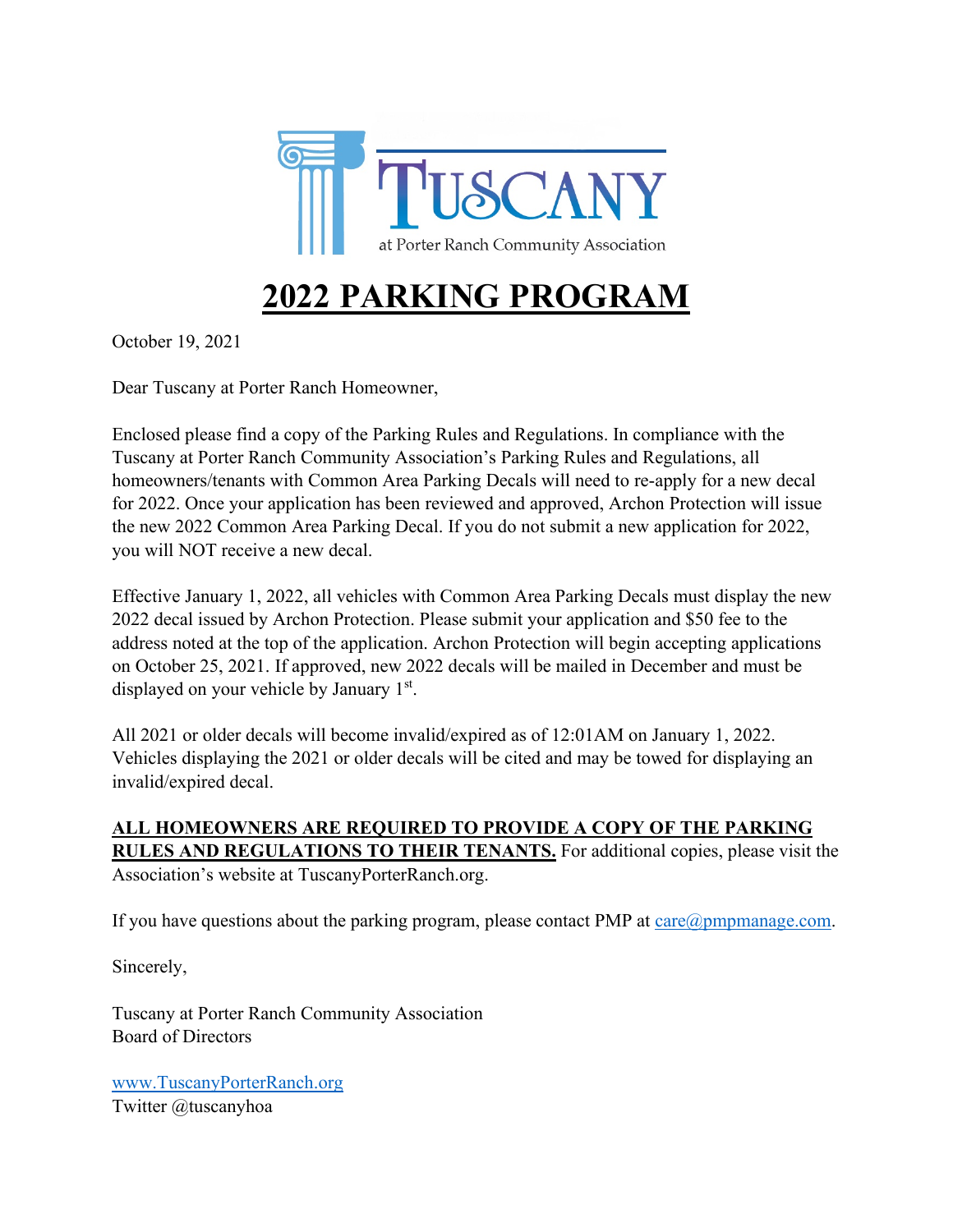

## **2021-2022 Parking Rules & Regulations**

This document contains details on the Parking Rules and Regulations for the Tuscany at Porter Ranch Community Association. The Association consists of homes built under the development names 'Tuscany' and 'Cortile'. **These Parking Rules and Regulations are effective January 1, 2021 – December 31, 2022.**

## **PARKING PLAN**

- All outside parking (streets and parking lots) are designated as Common Area parking between 12:00 A.M. (Midnight) and 6:00 A.M. (Overnight).
- To avoid citation and/or towing, all vehicles in the Common Area must be either:
	- 1. Display a Common Area Parking Decal;
		- 2. Or be Safelisted.

#### **CONTACTS**

- Questions regarding the Association's onsite parking enforcement, garage inspections, citations, and towing shall be directed to the onsite patrol company. Questions regarding the Association's Common Area Parking Decal program shall be directed to ARCHON PROTECTION at (800) 274-5717.

#### **COMMON AREA PARKING DECALS**

Common Area Parking Decals are valid for each calendar year (i.e. January to December). Prior to the end of each year, the Association will issue a reminder notice for all residents to resubmit their vehicle information required for a new decal for the upcoming year and each year thereafter.

**The annual fee to submit a Common Area Parking Decal application is fifty dollars (\$50).** This fee must be paid prior to any application being reviewed. The fee applies whether an application is approved or denied. No refunds. Cancelled checks, stop payments, non-sufficient funds and any returned checks will be charged an additional fee of thirty-five dollars (\$35). **Checks shall be made payable to 'Tuscany at Porter Ranch Community Association.'**

In cases where an application is approved for more than one-decal per residence, additional charges will apply at fifty dollars (\$50) per vehicle. This fee will be required, prior to any decal being issued/mailed out. Residents will be contacted by the Association's decal administrator and payment will be requested.

Common Area Parking Decals may be issued by the Association's decal administrator to resident vehicles when requested by the resident, if and only if the resident meets the following requirements:

- 1. Residents' assessment account must be paid to date with no outstanding balance. If resident has had their assessment account in default at any time within the past year, resident must sign up for automatic monthly payments through the Association's banking institution before their application for a Common Area Parking Decal will be reviewed;
- 2. Residents whose assessment account becomes delinquent, any time during the calendar year, and they have been issued a Common Area Parking Decal, such decal may be revoked;
- 3. Residents who are leasing or renting properties must provide, with their application, a letter from the owner authorizing the issuance of a Common Area Parking Decal to a qualified resident;
- 4. Residents must first use all available garage spaces as they were designed to be used. Specifically, that means garages are to be used to house vehicles and not for storage, living space, or some other non-vehicular use;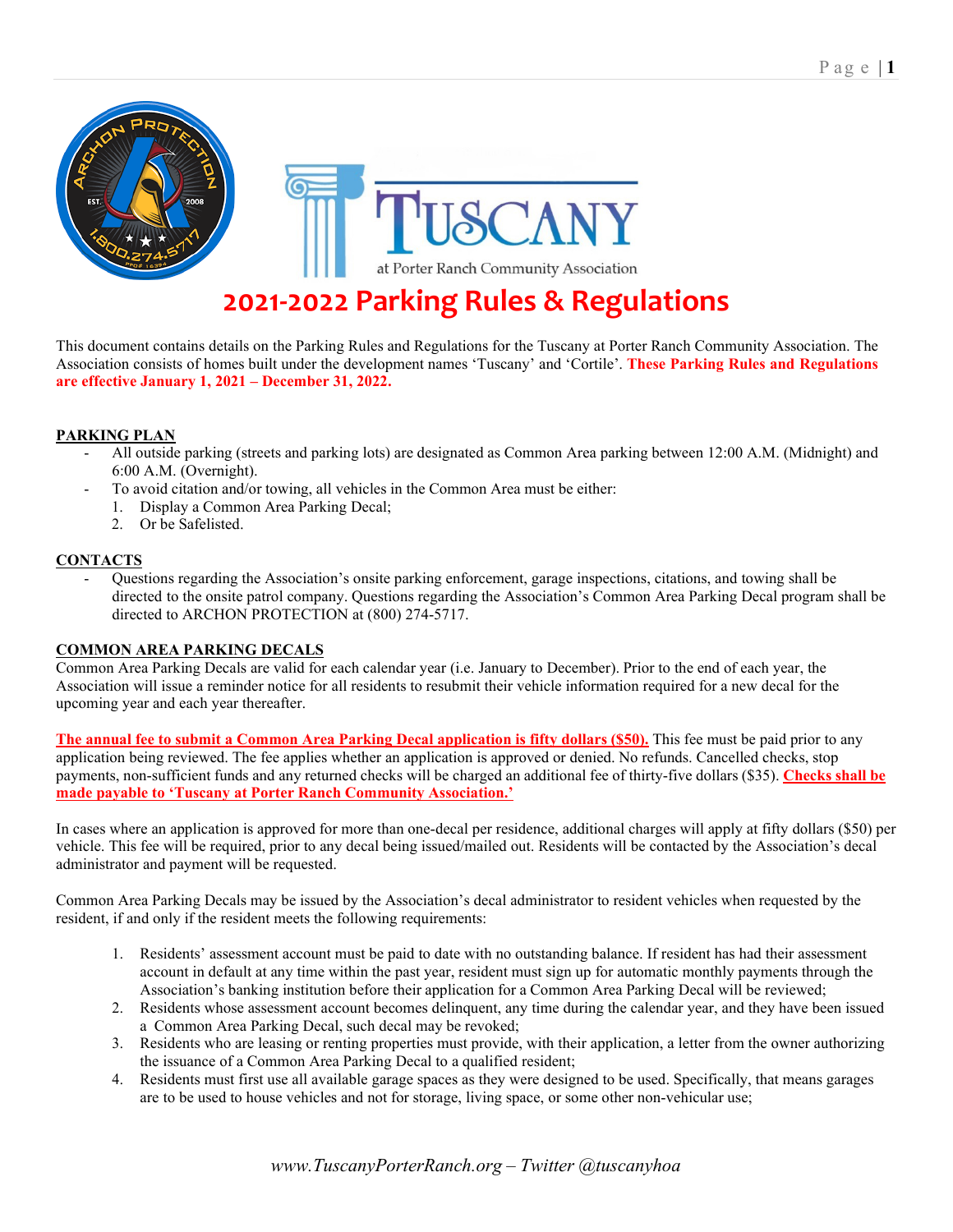- 5. Residents must maintain not more than a one-to-one relationship between licensed drivers and registered vehicles. In other words, if there are two licensed drivers and the household has three vehicles, the third vehicle will NOT be eligible for a Common Area Parking Decal;
- 6. No more than one (1) Common Area Parking Decal may be issued to any address. That means there may be two garaged vehicles and one vehicle with a decal. Requests for more than one decal per address must be reviewed and approved by the Board of Directors on a case-by-case basis and additional fees will apply;
- 7. Shelving or other garage modifications which interfere with the parking of vehicles do not support the issuance of a Common Area Parking Decal;
- 8. Commercial or Recreational vehicles may not be counted as a legitimately garaged vehicle, thus displacing a third vehicle into the Common Area and requiring a decal for that third vehicle;
- 9. Common Area Parking Decals are non-transferable. All decals are issued to a specific vehicle. If you change vehicles, you must contact the Association's decal administrator to have a new decal issued. The old decal will be revoked;
- 10. Vehicles which are unlicensed or out of license will not be considered as legitimately garaged vehicles;
- 11. Vehicles that do NOT fit in the garage due to their size may be eligible for a Common Area Parking Decal on the condition that a garage inspection is conducted by the Association's onsite patrol company to verify the subject vehicle is indeed oversized and cannot be safely parked in the garage (An additional fee of Thirty Dollars (\$30) applies, paid directly to the onsite patrol company via cash only).
- 12. Vehicles belonging to someone with a valid handicap placard that are requesting a variance to park on the street will be required to submit the following documentation showing that they are the registered driver of said vehicle with current placard. There will be no application fee charged to residents with a valid handicap placard.
	- a. DMV handicap placard registration
	- b. Driver's license of the handicap placard registrant
	- c. Copy of the actual handicap placard hanging in the car
	- d. Information on the car the handicap placard will be assigned to (i.e. Make, Model, Color, License Plate No.) as a decal must be assigned to one car only. And photos of all sides of said vehicle.

## **OBTAINING A COMMON AREA PARKING DECAL**

Residents must provide proof (copy of vehicle registrations) that they have qualified vehicles in their garage(s) prior to being issued a Common Area Parking Decal, which would allow a vehicle to be parked in the Common Area on the street or in a parking lot within the community. In other words, those units with a single-car garage must provide copies of two qualified vehicle registrations and those with two car garages or two dual-garages must provide copies of three qualified registrations as well as a completed Common Area Parking Decal application.

Common Area Parking Decals will only be issued when the resident provides the following information:

- 1. A completed Common Area Parking Decal application (see last page of this document);
- 2. Proof the applicant lives on-site:
	- a. Current vehicle registration showing resident's name and address on-site;
	- b. A valid California driver license showing on-site address. Other items, such as a utility bill (i.e. The Gas Company or LADWP), may be allowed if resident is in the process of changing their address on their driver license.
- 3. Proof the vehicle(s) belong to the resident or they have care, custody and control of the vehicle. Registrations with off-site addresses will be accepted if supporting documents showing reason for off-site address is supplied. An example would be a company vehicle. Example of evidence of ownership are:
	- a. Current vehicle registration showing resident's name and address;
	- b. Letter on company letterhead showing resident's name and authority to have care, custody and control of vehicle;
	- c. A notarized letter from the registered owner of vehicle explaining why the resident has a vehicle not registered to the resident. For example: A letter from a grandparent authorizing a grandchild to use their car.
	- d. For recently purchased new or used vehicles, a copy of the top of the sales contract (yellow) showing:
		- i. Resident's name and on-site address;
		- ii. Vehicle license plate (preferred);
		- iii. Temporary paper license plate number
	- e. Active duty military with out-of-state registration (not Reservist);
	- f. Full time student with out-of-state registration;
	- g. Out-of-state registration does not constitute current registration unless 3e or 3f apply.
- 4. A unique number attached to the vehicle;
	- a. License plate number;
	- b. Temporary paper license plate number.
- 5. Designation of which vehicle will be issued a Common Area Parking Decal;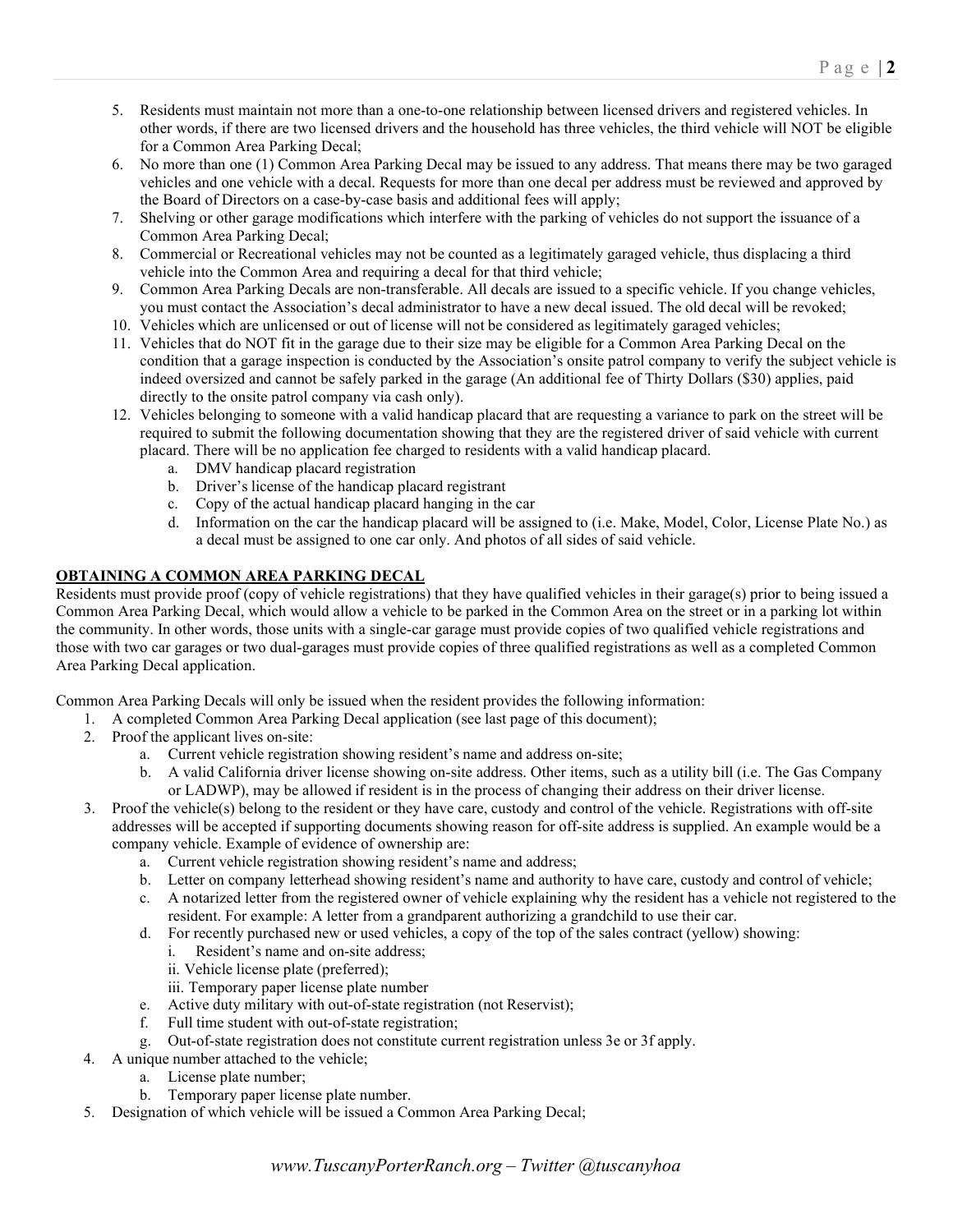- 6. Photographs of all vehicles registered to the property. Photographs must show two vehicles parked in the garage. Photographs must show the front, rear and both sides of the vehicle. Photographs showing only the vehicle license plate will be rejected.
- 7. Parking decals will be issued only to unit owners who are current (as defined by the Board of Directors) in assessments, late fees, and all other financial obligations to the association. Only Association members in good standing are eligible to receive a Common Area Parking Decal.
- 8. The Annual Fee of Fifty Dollars (\$50).

## **VEHICLES WHICH DO NOT QUALIFY AS GARAGED VEHICLES**

In determining whether or not a decal may be issued, the following vehicle types are NOT acceptable as legitimately garaged vehicles:

- Motorcycles;
- Vehicles out of current registration;
- Vehicles which are registered but not street legal (off-road vehicles);
- Commercial vehicles (see definition in this document);
- Recreational vehicles (see definition in this document);
- Vehicles with current registration but registered as non-operating;
- Out-of-state registered vehicles except as noted in 3e and 3f above;
- Vehicles with off-site addresses.

## **VEHICLES REGISTERED WITH OFF-SITE ADDRESSES**

The Association's patrol company will accept registrations with off-site addresses if supporting documents show the reason for offsite address, for example:

- 1. Company vehicle;
- 2. Contract with other supporting documents for a caregiver, nurse, etc.;
- 3. Statement that the vehicle's owner is soon to be a permanent resident.

## **OVERSIZE VEHICLES**

The Association requires a garage inspection for all cases where the resident contends the subject vehicle does not fit safely into the garage. **The Association's onsite patrol company will provide a garage inspection for \$30.00 (Thirty Dollars) per inspection. This fee is in addition to the application fee noted above.** If a garage inspection is required, the Association's decal administrator will contact the resident. The resident will then need to make an appointment with the onsite patrol company for the garage inspection. Make sure the correct contact information is noted on the application. **The resident will pay the association's onsite patrol company the garage inspection fee, in cash, at the time of the inspection.** Please note the following conditions:

- 1. The fee for the appointment is due whether or not the vehicle passes or does not;
- 2. The association requires the vehicle fit *safely* in the garage, not necessarily comfortably;
- 3. Garages which have been modified so as to preclude the safe parking of a vehicle will not be granted a decal.

## **IMMEDIATE TOW**

Vehicles parked in the following areas will be towed immediately (without warning) at the owner's expense:

- Fire lanes / Red zones:
- Blocking a garage /Alleyways (all Alleyways are considered Fire lanes);
- Blocking any ingress or egress to or from the community;
- Vehicles presenting a safety hazard;
- Vehicles parked in a handicap stall without a DMV issued handicap placard;
- Vehicles with a Common Area Parking Decal but have been modified after the original application was submitted.
- Vehicles displaying a voided/stolen/lost Common Area Parking Decal.
- Vehicles displaying a Common Area Parking Decal not assigned to said vehicle.
- Vehicles parked against the flow of traffic.

## **SAFELISTING**

A safelist is a short-term parking variance, allowing guests vehicles to be parked in the common area (streets and parking lots) between certain time frames. This also limits the number of days that any guest can park in the community.

Guests' vehicles must be safelisted, if parked in the Common Area, between the hours of 10:00 P.M. and 6:00 A.M. (Overnight).Safelisting can only be done by contacting the onsite patrol company BEFORE 10 P.M..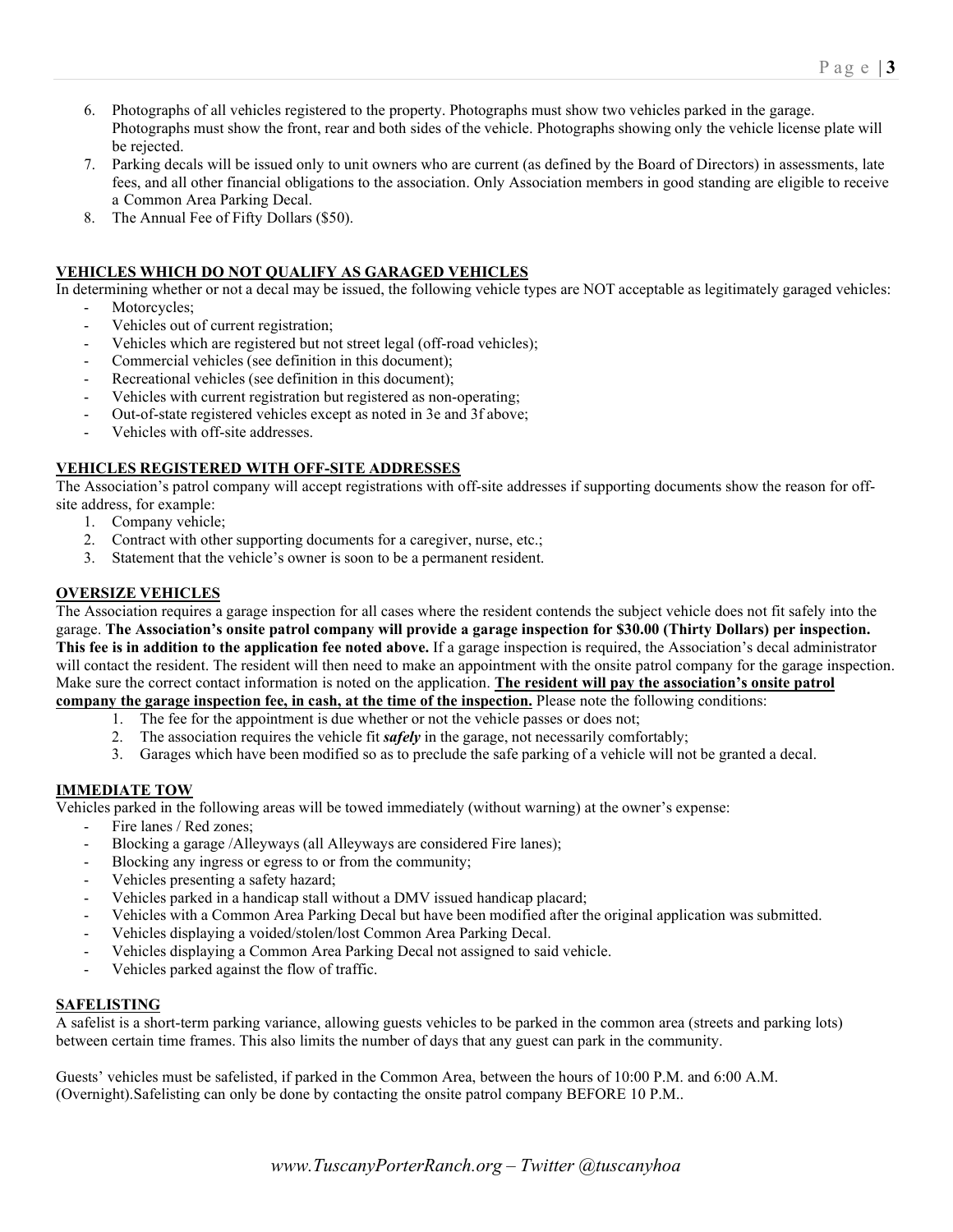## **If you have a guest staying past 12:00 A.M. (Midnight), you must place their vehicle on the safelist by calling the Association's patrol dispatch BEFORE 10 P.M.**

## **Vehicles that are found parked in the Common Area between 12:00 A.M. (Midnight) and 6:00 A.M. (Overnight) and do not have a Common Area Parking Decal or are not on the safelist will be cited two (2) times and then towed, at the vehicle owner's expense, on the third time found in violation.**

Guests are allowed a maximum of ten (10) overnights in a sixty (60) day rolling window. If your guest is staying longer than the maximum allowed days, you must request a variance through the Board of Directors by writing to the Association's property management company. Please make sure to give yourself at least ten (10) days to get a response to your request. Last minute requests will not be granted.

## **PARKING RULES & REGULATIONS:** All residents are responsible for their tenants and guests.

Enforcement Procedures of Parking Rules:

- 1. Vehicles may NOT be parked in a Fire Lane. A Fire Lane is distinguished by:
- Marked Red Zones
- Within 15-feet of a fire hydrant
- Alleyways
- Fire Gate on Ghiberti Way at Cul-de-sac facing Porter Ranch Drive
- Fire Gate on Amalfi Way at Livorno Way facing Mason Avenue

## *Vehicles parked in a Fire Lane will be towed IMMEDIATELY without prior notification. This violation may be enforced 24-hours per day.*

- 2. Vehicles may NOT be parked in the Common Area (streets and parking lots) without a Common Area Parking Decal or without being Safelisted during the hours of 12:00 A.M. (Midnight) and 6:00 A.M. (Overnight).
- A Safelist may be obtained by contacting the Association's patrol company before 10 P.M.
- Common Area Parking Decals are issued by Archon Protection. Decals must be displayed visibly on the outside, back windshield, lower driver's side corner of the vehicle. Decals must be affixed permanently to the window. Decals placed on a hanger, postcard, etc. will be deemed fraudulent and the vehicle will be subject to tow.
- Resident vehicles are eligible for four (4) safe lists without the prior variance approval of the Board of Directors in a 30-day period. If you require more than the maximum allowed days, you must request a variance through the Board of Directors by writing to the Association's property management company. Please make sure to give yourself at least ten (10) days to get a response to your request. Last minute requests will not be granted.

## *Vehicles parked in the Common Area (streets and parking lots) without a decal or without being safelisted will be towed on the third time found in violation after two (2) citations have been issued.*

- 3. Recreational vehicles may NOT be parked anywhere on-site between 10 P.M. and 6 A.M. A recreational vehicle is described, but not limited to:
- Motor homes
- Personal watercraft
- Trailers of any type
- Unlicensed vehicles
- **Boats**
- **Aircrafts**
- Cab-over campers
- Camper vans
- Vehicles licensed for off-road use only

#### Recreational vehicles parked on-site will be towed on the second time found in violation after one (1) citation has been issued.

- 4. Commercial vehicles may NOT be parked anywhere on-site between 10 P.M. and 6 A.M. A commercial vehicle is distinguished by any of the following attributes:
- Logos
- Company Names
- Telephone Numbers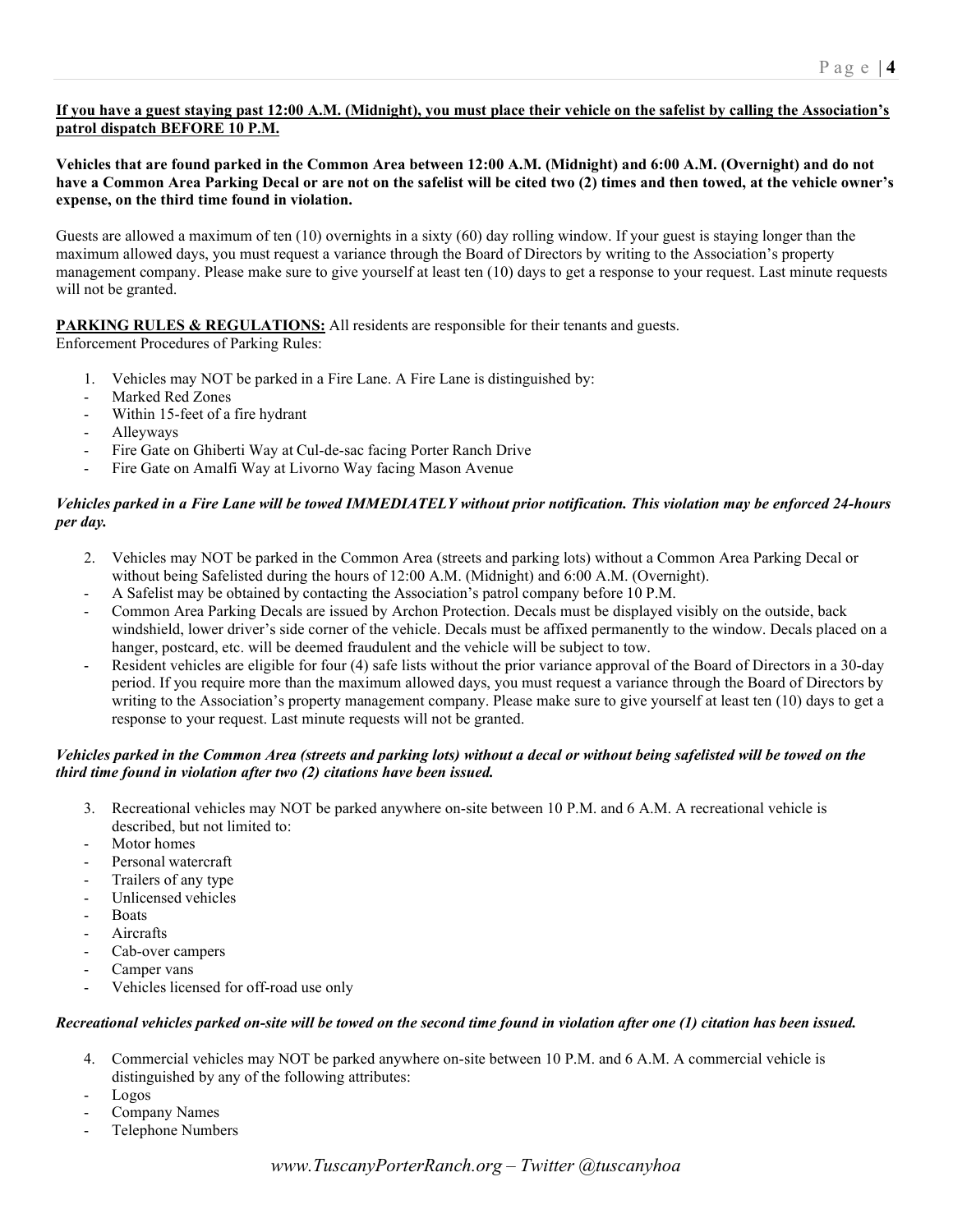- Racks
- **Ladders**
- Toolboxes
- More than two axles
- Vans or buses designed to carry more than 10 persons
- Website addresses
- External toolboxes
- Truck beds containing tools and/or work materials
- Stake-bed trucks
- Tank trucks
- Dump trucks
- Step vans
- Cargo vans
- Pick-up trucks with camper shells
- Concrete trucks
- **Limousines**
- Trailers of any type
- Vehicles not intended for the transportation of persons

#### Commercial vehicles parked on-site will be towed on the second time found in violation after one (1) citation has been issued.

- 5. Vehicles may NOT be parked in the same location continuously, WITHOUT MOVING, for more than 72-hours.
- If you know your vehicle will be parked in the Common Area for longer than 72-hours, you should safelist your vehicle so it will not be in violation and subject to tow. For example, if you will be out of town and your vehicle will be left parked in the Common Area (streets or parking lots); you should safelist your vehicle for the duration of your vacation with the onsite patrol team. Proof of your vacation, such as an airline ticket showing the travel dates, will be required.
- If you need a safelist for longer than 14-days within a 60-day window, you must request an extension or variance through the association's property management company. Make sure to allow a minimum of ten (10) days to get a response.

#### Vehicles parked in the same location continuously, WITHOUT MOVING, for more than 72-hours may be towed 72-hours after *initially found in violation. This violation can be enforced 24-hours per day.*

6. Residents OR Guests may NOT conduct repairs or maintenance on vehicles in the Common Area.

## *Vehicles under repair or maintenance will be towed on the second time found in violation after one (1) citation has been issued. This violation can be enforced 24-hours per day. THIS RULE APPLIES TO COMMERCIAL VEHICLE CLEANING COMPANIES FOUND WORKING WITHIN THE COMMUNITY.*

7. Vehicles may be covered with temporary car covers provided the cover is in good condition. Vehicles using car covers may be treated as Stored Vehicles and subject to the same 72-hours rules as noted in item 5 above. The vehicles license plate must be clearly marked on the car cover to properly identify the vehicle being covered.

#### *Vehicles parked using a car cover for more than 72-hours may be towed 72-hours after initially found in violation. This violation can be enforced 24-hours per day.*

8. Fraudulent or Unauthorized use of a Common Area Parking Decal may result in the immediate tow of a vehicle, at the owner's expense. Vehicles found to be displaying a fraudulent decal will be towed on the second time found in violation after one (1) citation has been issued. This violation can be enforced 24-hours per day.

Fraudulent decals are defined as follows:

- Decal being displayed on vehicle it is not assigned to;
- Decal being displayed on vehicle it is not properly affixed to;
- Decal being displayed on vehicle that has been revoked;
- Decal being displayed on vehicle after it has been reported stolen or lost.
- 9. Altering/Modifying A Vehicle
- Any vehicle found to have been altered or modified after submitting an application for a Common Area Parking Decal may be towed, at the owner's expense. If the Association's onsite patrol company finds a vehicle with a valid Common Area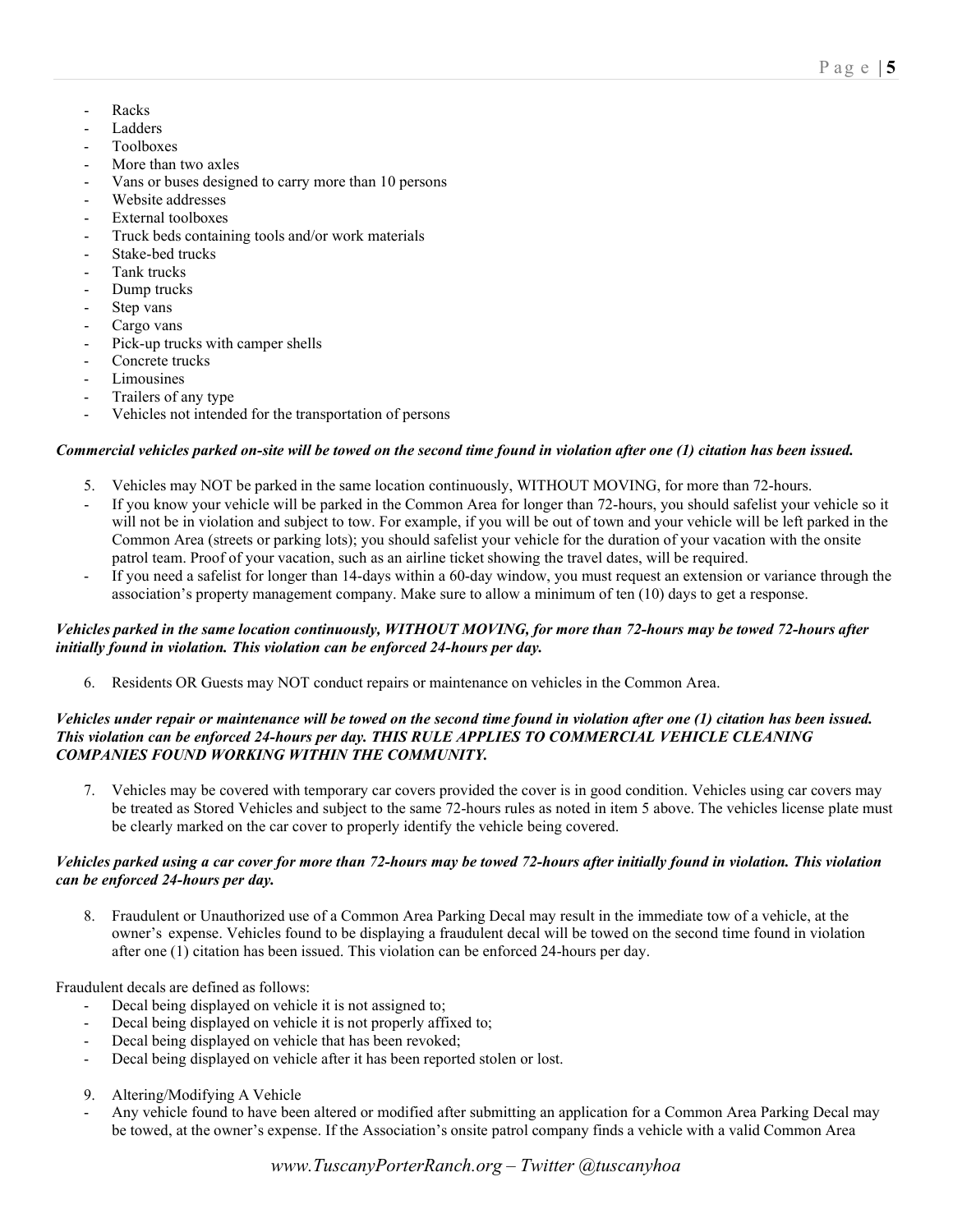- 10. Proper Street Parking
- Any vehicle found parked more than 18-inches away from the curb will be found in violation after one (1) citation has been issued. This violation can be enforced 24-hours per day. California vehicle code 22502 (a) says *"…a vehicle stopped or parked upon a roadway where there are adjacent curbs shall be stopped or parked with the right-hand wheels of the vehicle parallel with and within 18-inches of the right-hand curb, except that a motorcycle shall be parked with at least one wheel or fender touching the right-hand curb."*
- Vehicles must be parked facing the direction of the flow of traffic.

11. Assessment Accounts

- Residents' assessment account must be paid to date with no outstanding balance. In the event a residents assessment accountbecomes delinquent, at any time throughout the year, the resident will be called to a hearing before the Board of Directors. After such hearing, any decal assigned to resident's address may be immediately revoked.
- 12. Variances
- The Board of Directors reserves the right to review any application on a case-by-case basis. THE BOARD OF DIRECTORS RESERVES THE RIGHT TO MAKE THE FINAL DECISION ON ANY PARKING RELATED MATTER.
- 13. Disputes or Discrepancies
- If you feel that your vehicle has been cited in error, you must contact the Association's onsite patrol company immediately. Failure to do so may result in your vehicle being towed, at your expense. The Association does not reimburse vehicle owners for any towing charges and fees.
- 14. Storage and Trash Bins
- Storage and Trash Bins are not permitted in the Common Area throughout the community without prior approval by the Board of Directors. If you require the use of a storage or trash bin, you must request permission, in writing to the Board, by contacting the Association's property management company. If your request is approved, you will receive confirmation. Failure to receive prior approval will result in the storage or trash bin being removed from the community, at the owner's expense. STORAGE AND TRASH BINS MAY NEVER BE PLACED IN ANY ALLEYWAY, STORAGE AND TRASH BINS PLACED IN ANY ALLEYWAY WILL BE REMOVED IMMEDIATELY, WITHOUT PRIOR NOTICE, AT THE OWNER'S EXPENSE.

Request shall include the following information:

- a. Type of bin being placed in the Common Area (i.e. Storage or Trash);
- b. Reason for bin being place in the Common Area (i.e. Moving, Remodeling, etc.);
- c. Dates for which bin will be placed in the Common Area (i.e.  $01/01/2000 01/05/2000$ );
- d. Location for which bin will be placed in the Common Area (i.e. In Front of 20080 Livorno Way);
- e. Contact Information (i.e. Sally Smith, (818) 555-8888).
- 15. Entry Gate Systems
- Both entrances to the community have a high-tech signal light entry system with barrier arms and spikes. All owners have previously been advised on the proper instructions on entering the community. In the event a resident, guest or tenant has damage to their vehicle due to a malfunction of the gate system, a claim form must be submitted to the Association's property management company within three (3) days of said incident. Any claim submitted after three (3) days will be automatically denied. Once a claim has been submitted, the Association will review video camera footage of the incident. If it is determined that a resident, guest, or tenant has filed a false claim and was at fault, the owner of the property will be called to a hearing before the Board of Directors and may be fined (minimum \$250) and responsible for any damages to the gate entry system. Please make sure you know exactly how to use the entry gate system and remember only one vehicle per solid green light.

#### 16. Speed Limit

The speed limit on all Tuscany at Porter Ranch streets is 25 MPH. Residents found to be exceeding the speed limit inside the community are subject to a call to hearing and fine in accordance with the Association's enforcement policy for each violation recorded.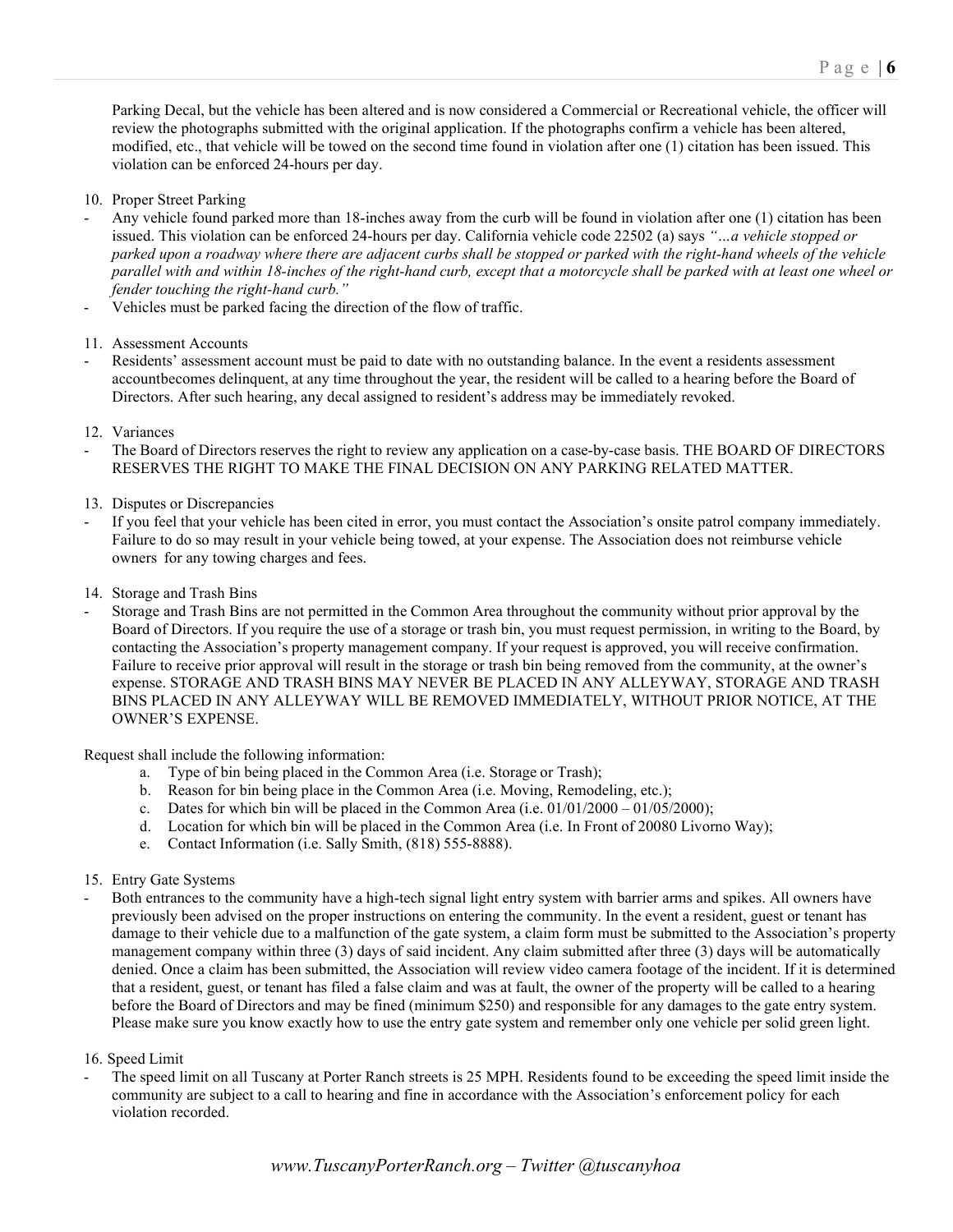

## **2022 COMMON AREA PARKING DECAL APPLICATION**

All items on this application must be completed in full. Failure to complete every line of this form will result in denial of the application. Any untruthful statements will result in the forfeiture of parking privileges. Applications will be matched with the association's property management company's current listing of resident's records. If the name(s) on this application does not match, you will be required to show documentation of ownership. The application fee of \$50 and required photographs must also be submitted with this application before it can be reviewed. **Residents that submit incomplete applications will have 10 calendar days to complete their submission upon request of additional documentation by Archon Protection. Safelists of the vehicles pending a parking decal will only be extended for 10 days** to complete your submission. Additional days will not be granted. Failure to do so will result in forfeiture of your \$50 fee and your application will be denied.

| <b>Resident Name:</b> |                                                                                                                                                                                                                                      |                                                                                                                                                                                                                                                                                                                                                                                                                                                                                                                                                                                                                                                                                                                                                                                                                                                                                                          |  |
|-----------------------|--------------------------------------------------------------------------------------------------------------------------------------------------------------------------------------------------------------------------------------|----------------------------------------------------------------------------------------------------------------------------------------------------------------------------------------------------------------------------------------------------------------------------------------------------------------------------------------------------------------------------------------------------------------------------------------------------------------------------------------------------------------------------------------------------------------------------------------------------------------------------------------------------------------------------------------------------------------------------------------------------------------------------------------------------------------------------------------------------------------------------------------------------------|--|
|                       | Owner                                                                                                                                                                                                                                | Tenant                                                                                                                                                                                                                                                                                                                                                                                                                                                                                                                                                                                                                                                                                                                                                                                                                                                                                                   |  |
| <b>Address:</b>       |                                                                                                                                                                                                                                      |                                                                                                                                                                                                                                                                                                                                                                                                                                                                                                                                                                                                                                                                                                                                                                                                                                                                                                          |  |
|                       | I/we have a (circle one) $(1)$ two-car garage                                                                                                                                                                                        | $(2)$ one-car garages<br>$(1)$ one-car garage                                                                                                                                                                                                                                                                                                                                                                                                                                                                                                                                                                                                                                                                                                                                                                                                                                                            |  |
| <b>Home Phone:</b>    | $\begin{array}{ccc} \hline \end{array}$                                                                                                                                                                                              | <b>Cell Phone:</b><br>$\begin{array}{ccc} \hline \end{array}$                                                                                                                                                                                                                                                                                                                                                                                                                                                                                                                                                                                                                                                                                                                                                                                                                                            |  |
|                       | Email Address: <u>Demonstration of the second contract of the second contract of the second contract of the second contract of the second contract of the second contract of the second contract of the second contract of the s</u> |                                                                                                                                                                                                                                                                                                                                                                                                                                                                                                                                                                                                                                                                                                                                                                                                                                                                                                          |  |
|                       | 1. The following vehicles will be parked in my garage(s):                                                                                                                                                                            |                                                                                                                                                                                                                                                                                                                                                                                                                                                                                                                                                                                                                                                                                                                                                                                                                                                                                                          |  |
|                       |                                                                                                                                                                                                                                      | Make: Model: Color: State/Lic: Make: Model: Color: State/Lic:                                                                                                                                                                                                                                                                                                                                                                                                                                                                                                                                                                                                                                                                                                                                                                                                                                            |  |
|                       |                                                                                                                                                                                                                                      |                                                                                                                                                                                                                                                                                                                                                                                                                                                                                                                                                                                                                                                                                                                                                                                                                                                                                                          |  |
|                       | 2. The following are licensed drivers in my household:                                                                                                                                                                               |                                                                                                                                                                                                                                                                                                                                                                                                                                                                                                                                                                                                                                                                                                                                                                                                                                                                                                          |  |
|                       |                                                                                                                                                                                                                                      | Name: CDL:                                                                                                                                                                                                                                                                                                                                                                                                                                                                                                                                                                                                                                                                                                                                                                                                                                                                                               |  |
|                       |                                                                                                                                                                                                                                      | Name: CDL:                                                                                                                                                                                                                                                                                                                                                                                                                                                                                                                                                                                                                                                                                                                                                                                                                                                                                               |  |
|                       |                                                                                                                                                                                                                                      | Name: CDL:                                                                                                                                                                                                                                                                                                                                                                                                                                                                                                                                                                                                                                                                                                                                                                                                                                                                                               |  |
|                       | 3. I am requesting a Common Area Parking Decal for the following vehicle:                                                                                                                                                            |                                                                                                                                                                                                                                                                                                                                                                                                                                                                                                                                                                                                                                                                                                                                                                                                                                                                                                          |  |
|                       |                                                                                                                                                                                                                                      | Make: Model: Color: State/Lic:                                                                                                                                                                                                                                                                                                                                                                                                                                                                                                                                                                                                                                                                                                                                                                                                                                                                           |  |
|                       | Submitting false information may result in a fine of \$250.00.                                                                                                                                                                       | The undersigned Owner ("owner") does hereby attest that the statements made on this application are true and accurate, and agrees to be bound to all the terms<br>and provisions set forth on this application and the attached Parking Rules and Regulations agreements document. The undersigned owner further acknowledges<br>that they have read and understood all of the Association's Parking Rules and Regulations and agrees to follow them, and that any illegally parked vehicle may be<br>towed as provided by law. I have included the annual fee and photographs, as required to this application. IF THIS APPLICATION IS BEING COMPLETED BY<br>A TENANT, THE OWNER ON TITLE OF THE PROPERTY MUST PROVIDE A LETTER TO THE BOARD STATING THEY HAVE RECEIVED A COPY OF<br>THE APPLICATION AND AGREED TO ADHERE TO THE ASSOCIATION'S PARKING RULES AND REGULATIONS. THIS LETTER IS MANDATORY. |  |
|                       |                                                                                                                                                                                                                                      | Date: <u>Print Name:</u> Print Name:                                                                                                                                                                                                                                                                                                                                                                                                                                                                                                                                                                                                                                                                                                                                                                                                                                                                     |  |
|                       |                                                                                                                                                                                                                                      |                                                                                                                                                                                                                                                                                                                                                                                                                                                                                                                                                                                                                                                                                                                                                                                                                                                                                                          |  |
|                       |                                                                                                                                                                                                                                      | <b>COMMON AREA PARKING DECAL APPLICATIONS MAY BE SUBMITTED TO ARCHON PROTECTION VIA U.S. MAIL ONLY</b>                                                                                                                                                                                                                                                                                                                                                                                                                                                                                                                                                                                                                                                                                                                                                                                                   |  |
|                       |                                                                                                                                                                                                                                      | $\overline{1}$                                                                                                                                                                                                                                                                                                                                                                                                                                                                                                                                                                                                                                                                                                                                                                                                                                                                                           |  |

*[www.TuscanyPorterRanch.org](http://www.tuscanyporterranch.org/) – Twitter @tuscanyhoa* **ARCHON PROTECTION –** 1500 Palma Drive, Suite 130, Ventura CA 93003 – ATTN: Jennifer Liwanag